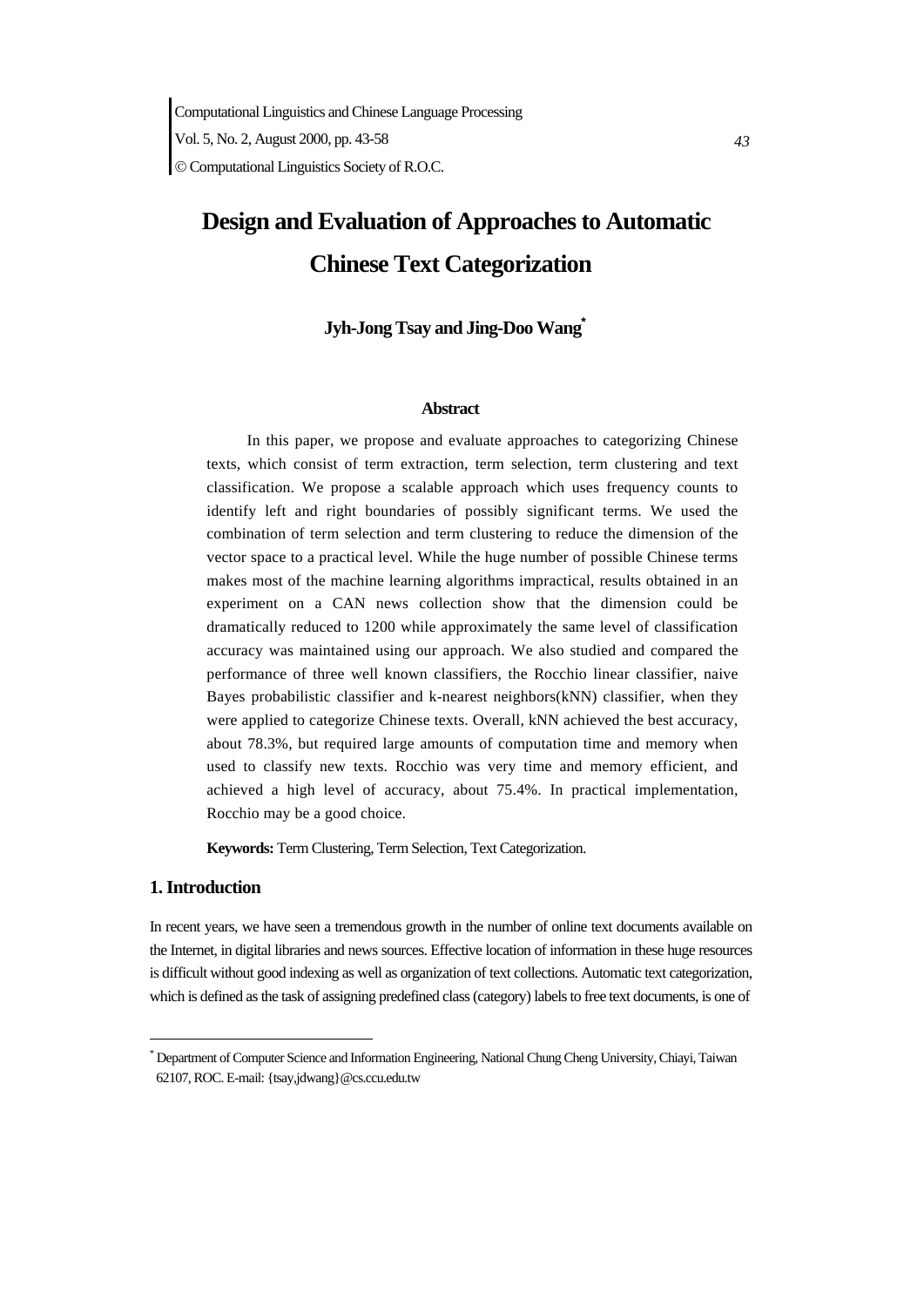the main techniques that are useful both in organizing and in locating information in these huge collections.

Many approaches to text categorization and web page classification have been proposed [2,9,12,20]. Most of them have been evaluated using English texts. Evaluation of these approaches using texts in Chinese and other oriental languages has been limited. In [22], Yang *et al.* proposed and evaluated several approaches to Chinese text categorization. The number of training and testing documents used was 2306, and the number of extracted terms used was 4711. Yang's work was quite preliminary and achieved classification accuracy of only about 67%. Since then, tremendous advances have been made in categorization techniques [20]. Most of the recently proposed techniques have not been evaluated using Chinese texts.

The objective of this study was to design and evaluate approaches to categorizing Chinese texts. In particular, we implemented and evaluated approaches which consist of the following processes: term extraction, term selection, term clustering and text classification. Note that in Chinese texts, although a sentence is composed of a sequence of terms, no white spaces are inserted to separate terms from each other. Term extraction which segments sentences into term sequences is a difficult task [5]. Several approaches have been proposed to extract terms from Chinese texts [4,13]. In this paper, we propose a scalable approach [17] which is based on String B-trees proposed in [7] and is capable of handling huge numbers of text documents. Our approach uses frequency counts to identify possible term boundaries as proposed in [13] and is able to identify new terms which occur very often in Chinese texts.

However, the number of terms in Chinese can be very large. It is very easy to encounter  $10^6$  or even more terms in moderately-sized collections. The huge number of possible terms results in very high dimensionality when documents was presented in a vector space model and makes many machine learning algorithms impractical. To reduce the dimension to a practical level, we propose to perform term selection and term clustering on extracted terms. In particular, we use the  $\chi^2$  statistic[16] to select terms that are highly correlated to class categories. In [16], we presented an extensive comparison of several measures for term selection in Chinese text categorization, such as the odds ratio, information gain, mutual information, and  $\chi^2$  statistic. Experimental results shows that the  $\chi^2$  statistic approach achieves the best performance. Notice that in term selection, if only a small number of terms is selected, a document may contain very few or even none of the selected terms, and thus will be classified into the default class. On the other hand, a large number of selected terms make automatic categorization computationally impractical. We thus allow a large number of terms to be selected and then perform term clustering to group similar terms into clusters.

A large number of algorithms for clustering are Available [11]. Most of them are unsupervised and ignore any class labels that are given. In this study, we used distributional clustering [2], which explicitly takes advantage of the class labels to group terms with similar class distributions into the same cluster. In an experiment on a collection of CNA news [1] articles, the number of terms extracted was 548363.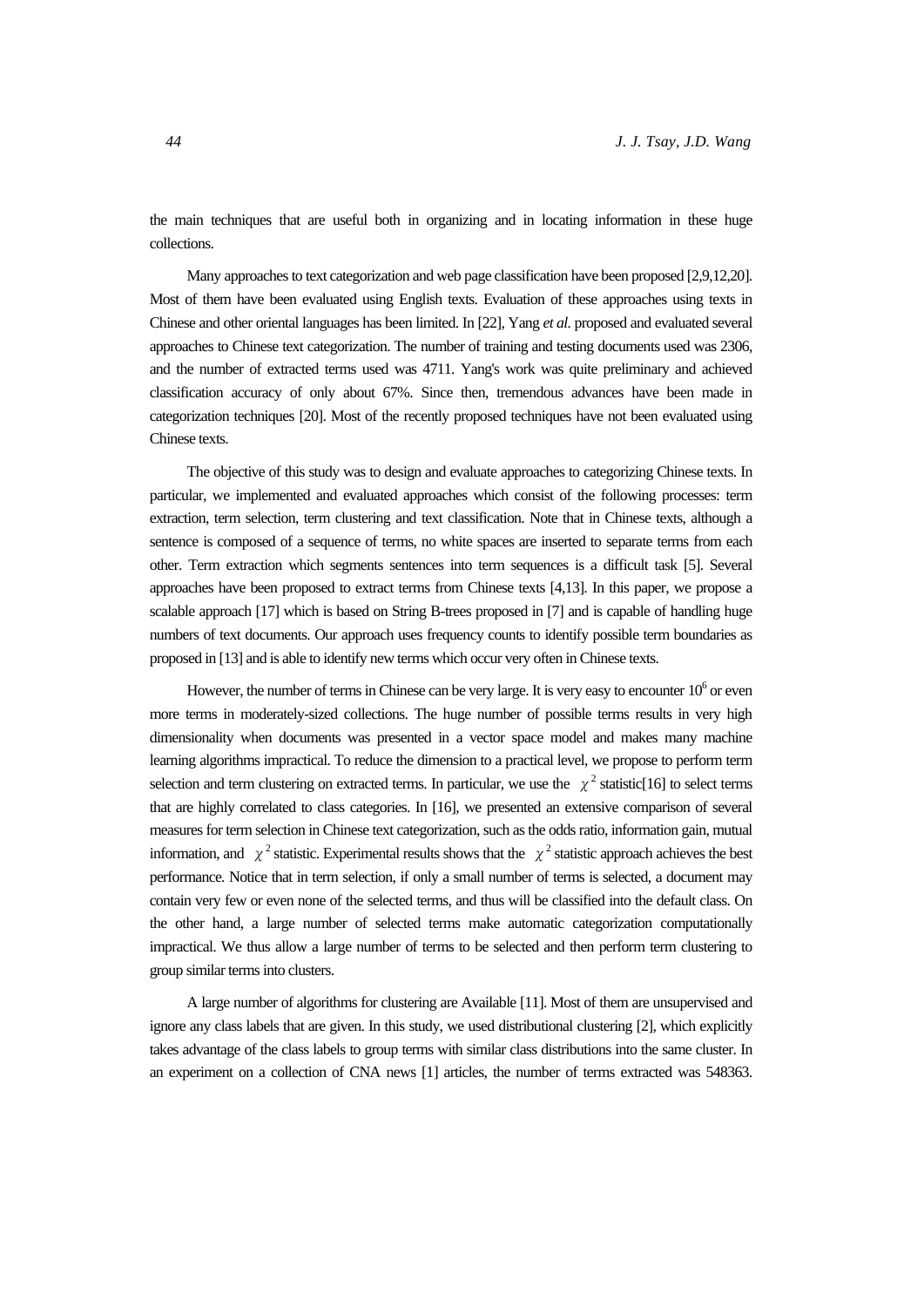Experimental results show that the level of classification accuracy could be maintained while the dimension was reduced to 1200 by selecting 90000 terms first and then clustering them into 1200 clusters. Notice that term selection and term clustering also can compeensate for imprecision in term extraction as erroneous terms can be dropped out during term selection or grouped with more significant terms through term clustering. In addition to term selection and term clustering algorithms, there are others which can be applied to reduce the level of dimensionality, such as Principle Component Analysis (PCA) [6]. PCA is an unsupervised dimensional reduction technique, whereas distributional clustering is supervised and can take advantage of class labels to concentrate effort on the specific task of categorization. We expect distributional clustering to perform well in the context of text categorization.

In this paper, we also compare extensively three well-known classifiers, including the Rocchio linear classifier [12], naive Bayes probabilistic classifier, and k-nearest neighbor (kNN) classifier [20]. We observed in an experiment that the classification accuracy of Rocchio and kNN improved slightly as the dimension was reduced to 1200 by means of term selection and term clustering but that the accuracy of the naive Bayes classifier dropped slightly. This might have been due to the fact that term clustering refines the shapes of each cluster but distorts the distribution of each term. Overall, kNN achieved the best accuracy, about 78.3%, but required large amounts of computation time and memory when used to classify new texts. Rocchio is very time and memory efficient, and achieves accuracy of about 75.4%, which is slightly worse than kNN.

Recently, Huang *et al.* [10] evaluated the weight matrix approach, which estimates the relative importance of the keywords in each class and classifies a test news to the class that maximizes the sum of the weights of keywords appearing in that news. Although they achieved about 88% classification accuracy, their experiment was different from ours as well as those used in much related research [3,22]. First, the training news did not come from the same news source as the test news, but come from a thesaurus [19] that was carefully built by linguistic specialists. Second, the test news was classified by readers who could employ logic that was close to that assumed by the classification algorithms but different from that employed by the editors. Third, a piece of test news could be assigned to multiple classes when it covered topics from different classes. In fact, for a collection of 1136 news items, 1380 class labels were assigned, which indicates that about 20% of the test news iteems had multiple class labels. However, in the CNA news collection used in this study, each news items had exactly one predefined class no matter how many topics it covered. It is not clear whether or not the weight matrix approach can achieve the same performance when all the differences are removed.

The remainder of this paper is organized as follows. Section 2 sketches the String B-tree approach to term extraction. Section 3 describes the  $\chi^2$  statistic approach to term selection. Section 4 describes distributional clustering. Section 5 reviews the classifiers compared in this paper. Section 6 gives experimental results. Section 7 gives conclusions.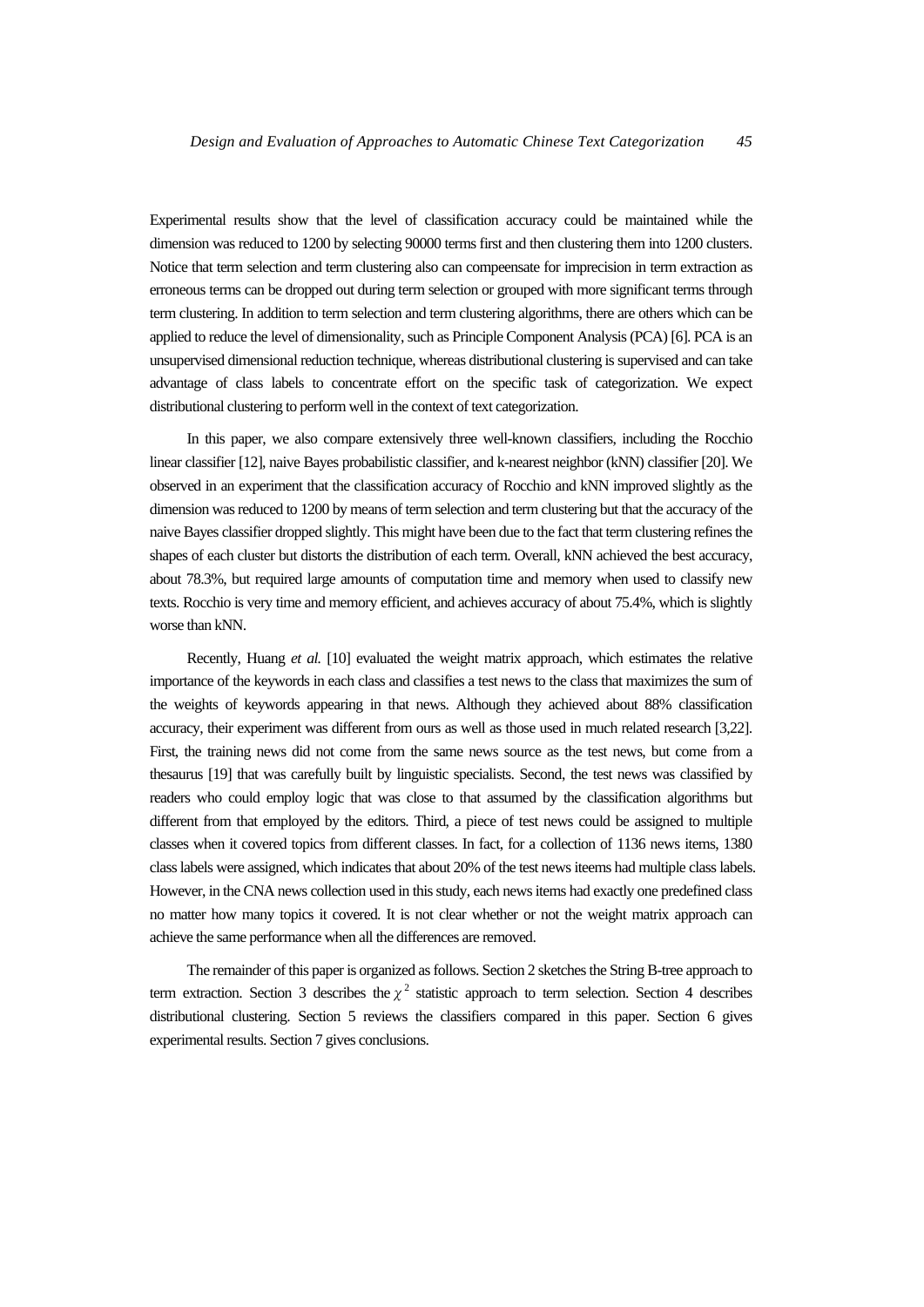# **2. Term Extraction**

In this paper, we propose a scalable approach [18] to term extraction, which is based on String B-trees (SB-trees) [7]. This approach can handle large text collections and can identify newly created terms frequently found in Chinese. It does not use a dictionary but rather uses frequency counts to identify the boundaries of possible terms as in [13]. We will describe the term extraction method in the following.

Let *w* be a string. For any character *x*, let *P* (*wx*/*w*) be the probability that w is followed by *x*, and let  $P(xw/w)$  be the probability that w is preceded by *x*. We say that w passes right boundary verification if *P(wx/w)*  $< \theta_1$  for all x and passes left boundary verification if  $P(xw/w) < \theta_2$  for all x. The probability *P(wx|w)*, resp. *P(xw|w)*, is estimated by  $(w)$  $(wx)$ *TF w*  $TF(wx)$ , resp.  $(w)$  $(xw)$ *TF w*  $TF(xw)$ , where  $TF(y)$  is the term frequency of

string y. String *w* is identified as a significant term if it passes both right and left boundary verifications. In this paper, we simply set  $\theta_1 = \theta_2 = 1$ , which means that w will be identified as a significant term when it has at least two distinct successor and predecessor characters. For each class, we build two SB-trees, one for all the suffixes [8] of the original texts used for right boundary verification, and the other for the suffixes of the reversed texts which is used for left boundary verification. Notice that SB-trees are scalable; they can maintain dynamic collections and identify new terms as new articles are inserted.

#### **3. Term Selection**

Term selection is performed to choose representative terms for each class such that these terms can distinguish one class from the others. After the term extraction process is completed, there are many terms remain that are not informative for categorization. In [16], we extensively compared several measures used for term selection in Chinese text categorization, such as the odds ratio, information gain, mutual information, and  $\chi^2$  statistic. Experimental results show that the  $\chi^2$  statistic approach achieves the best performance when combined with the naive Bayes classifier. In this study, we used the  $\chi^2$  statistic [21] approach to perform term selection.

For a term *t* and a class *c*, the  $\chi^2$  statistic measures the correlation between *t* and *c*. Let *A* be the number of times *t* and *c* co-occur, let *B* be the number of times *t* occurs without *c*, let *P* be the number of times *c* occurs without *t*, let *Q* be the number of times neither *t* nor *c* occur, and let *N* be the total number of

documents. The  $\chi^2$  statistic is defined as  $C^2(t, c) = \frac{N \times (AQ - BP)^2}{(A + P) \times (B + Q) \times (A + B) \times (P + Q)}$  $(A + P) \times (B + Q) \times (A + B) \times (P + Q)$  $\chi^2(t,c) = \frac{N \times (AQ - BP)^2}{(A+P) \times (B+Q) \times (A+B) \times (P+Q)}$ .

Notice that the  $\chi^2$  statistic approach prefers terms that are highly correlated with a particular class. For each term, the  $\chi^2$  statistic scores with regard to different classes can be different. In [21], Yang used the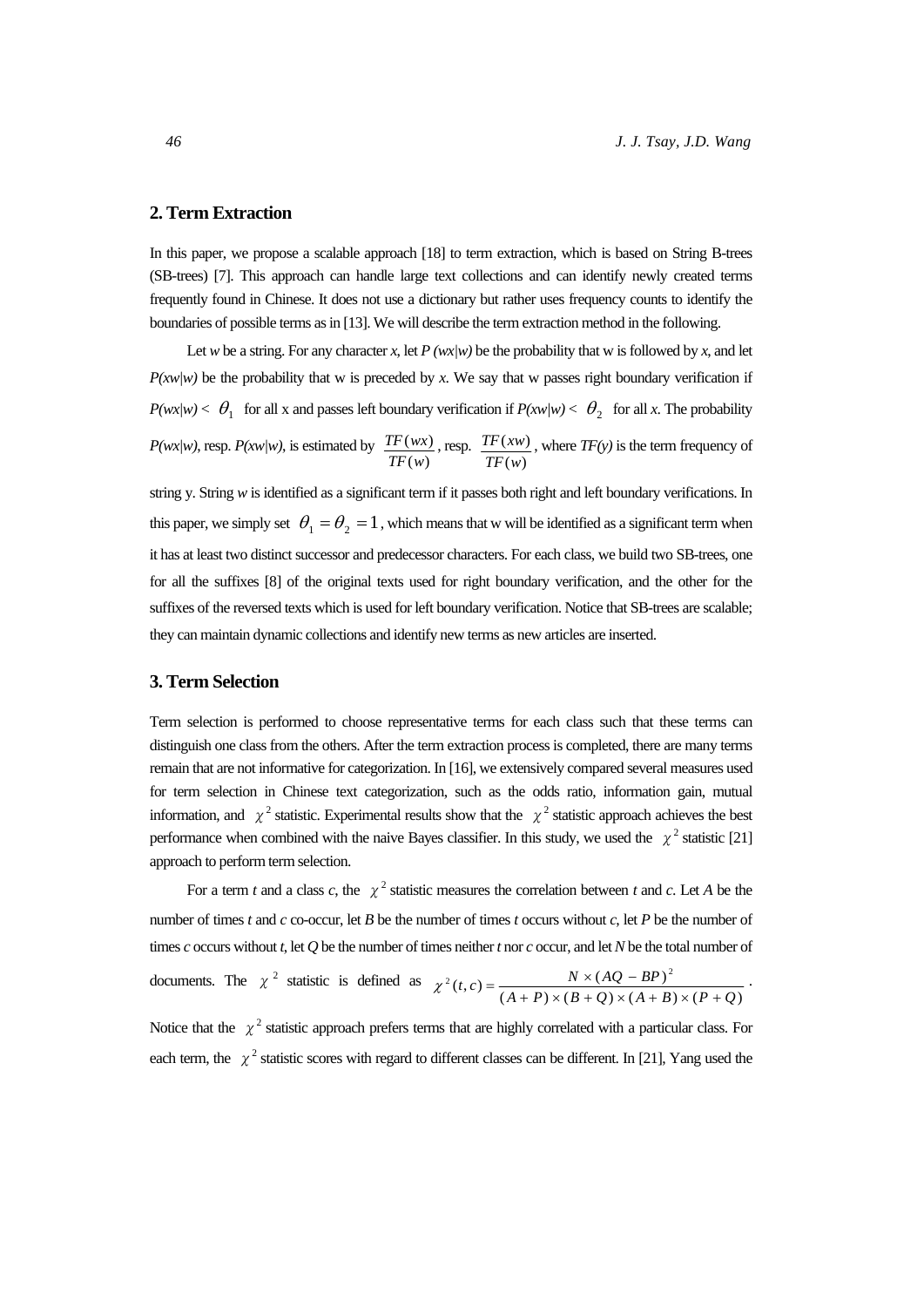average or the maximum of the scores to select representative terms, which may result in a biased distribution of selected terms between classes. To avoid this situation, we select from each class the same number of terms having the largest  $\chi^2$  statistic in that class.

# **4 Term Clustering**

We perform term clustering to further reduce the dimension of the vector space after the term selection process. In order to avoid the situation in which a document contains none of the selected terms, in term selection, we select a suitable large set of terms which may require a large amount of computation time and memory for classification. Term clustering groups similar terms into one cluster that no longer distinguishes between constituent terms. In this study, we used distributional clustering [2], which groups terms with similar distributions over classes into the same cluster. Note that distributional clustering can compensate for the drawback of term extraction, where incomplete terms are clustered into the group containing their original terms. On the other hand, when training data is sparse, performance may be improved by averaging statistics of similar words together so that the resulting estimates are more robust. We describe distributional clustering [2] in more detail in the following.

Term clustering algorithms define a similarity measure between terms and group similar terms into term clusters. In distributional clustering, the difference between two term distributions is measured by Kullback-Leibler (KL) divergence. For term  $t_i$  and term  $t_i$ , the KL divergence, denoted as  $D(P(C | t_i) \| P(C | t_j))$ , is defined as  $-\sum_{k=1}^{|C|} P(C_k | t_i) \log \frac{P(C_k | t_i)}{P(C_k | t_j)}$  $\mathcal{L}$   $\mathcal{L}$   $\mathcal{L}$   $\mathcal{L}$   $\mathcal{L}$   $\mathcal{L}$   $\mathcal{L}$   $\mathcal{L}$   $\mathcal{L}$   $\mathcal{L}$   $\mathcal{L}$   $\mathcal{L}$   $\mathcal{L}$   $\mathcal{L}$   $\mathcal{L}$   $\mathcal{L}$   $\mathcal{L}$   $\mathcal{L}$   $\mathcal{L}$   $\mathcal{L}$   $\mathcal{L}$   $\mathcal{L}$   $\mathcal{L}$   $\mathcal{L}$   $\mathcal{$  $-\sum_{k=1}^{|C|} P(C_k | t_i) \log \frac{P(C_k | t_i)}{P(C_k | t_i)}$ , where *|C|* is the number of

classes and  $P(C_k | t_i)$  is the probability of class  $C_k$  given term  $t^t$ . To avoid the odd properties of KL divergence, such as asymmetry, we use the average KL divergence defined as  $\frac{P(t_i)}{(t_i \vee t_i)} \cdot D(P(C|t_i) \| P(C|t_i \vee t_j)) + \frac{P(t_j)}{P(t_i \vee t_j)} \cdot D(P(C|t_j) \| P(C|t_i \vee t_j))$  $\frac{f(t_i)}{f_i \vee t_j}$   $\cdot$   $D(P(C|t_i) || P(C|t_i \vee t_j)) + \frac{f(t_i)}{P(t_i \vee t_j)}$  $\frac{P}{P(t_i)} \cdot D(P(C|t_i) \| P(C|t_i \vee t_j)) + \frac{P(t_i \vee t_i)}{P(t_i \vee t_i)} \cdot D(P(C|t_j) \| P(C|t_i \vee t_i))$  $\frac{P(t_i)}{P(t_i \vee t_i)} \cdot D(P(C|t_i) \| P(C|t_i \vee t_j)) + \frac{P(t_j)}{P(t_i \vee t_i)} \cdot D(P(C|t_j) \| P(C|t_i \vee t_j))$ , where  $t_i \vee t_j$  represents

clustering of term  $t_i$  and term  $t_i$  into one group. Based on the average KL divergence, we apply a simple greedy agglomerative algorithm to cluster terms as follows. Let *M* be the number of final clusters. Initially, *M* terms are selected as seeds. Each term represents a singleton cluster. The following process is repeated until all the terms have been added: the two most similar clusters are merged into one cluster, and then the term that has the highest  $\chi^2$  statistic measure among the remaining terms is added as a singleton cluster. The initial *M* seeding terms are uniformly selected from all classes. That is, from each class, the  $M/C$  terms that have the highest  $\chi^2$  statistic measure are selected as initial seeds. This avoids the

problem of bias [2], where the *M* initial clusters may prefer some classes.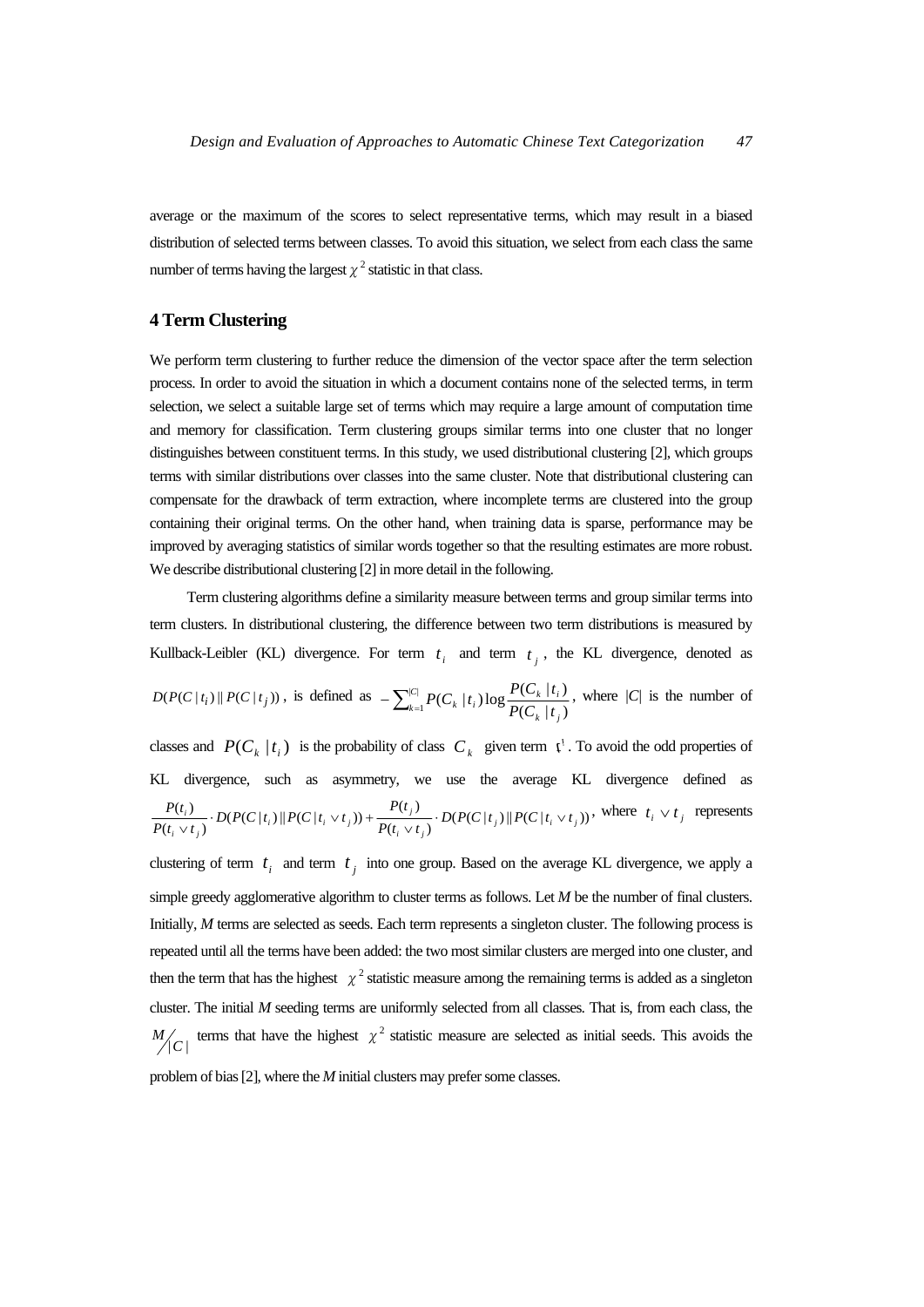# **5. Classifiers**

In this paper, we compare three wellknown classifiers, including the Rocchio linear classifier, naive Bayes (NB) probabilistic classifier and k-nearest neighbor (kNN) classifier, which are reviewed in the following sections.

#### **5.1 Rocchio Linear Classifier**

The Rocchio algorithm is a training algorithm [12] for linear classifiers and was initially developed for information retrieval in the vector space model. The basic idea is to construct one prototype vector per class, using a training set of documents. Given a class, the training document collection consists of positive and negative examples. Positive examples are those documents belonging to that class, while negative examples are those documents not belonging to that class. The prototype vector of a class is the centroid of positive examples, tuned using negative examples. Let  $D_i$  be a document in the training collection  $D$ , represented as a vector  $(d_{i,1}, d_{i,2}, \dots, d_{i,n})$ , where  $d_{i,j}$  is the weight assigned to the *j*th term and *n* is the dimension of the document space. To determine  $d_{i,i}$ , we use the TF-IDF weighting method [15], which has been shown to be effective when used in the vector space model. Let  $tf_{i,j}$  be the term frequency of the *j*th term in document  $D_i$ , and let  $df_i$  be the document frequency of the *j*th term in training collection *D*. In this paper, the TF-IDF weight is defined as  $d_{i,j} = \log_2(t f_{i,j} + 1) * \log_2(\frac{N}{df_i})$ , where *N j*

is the total number of documents in the training collection.

The prototype vector  $G_i = (g_{i,1}, g_{i,2}, \dots, g_{i,n})$  of class  $C_i$  is defined as  $| C_k |$   $| D - C_k |$  $D_i \in D - C_k$ *k*  $D_i \in C_k$ <sup> $D_i$ </sup>  $i = \frac{C_i}{|C_i|} - \eta$ *D C D*  $G_i = \frac{\sum_{D_i \in C_k} D_i}{|C_k|} - \eta \frac{\sum_{D_i \in D - C_k} D_i}{|D - C_k|}$ , where  $\eta$  is the parameter that adjusts the relative impact of

positive and negative examples. We have experimented with different values for  $\eta$ , including 0.25, 0.5, 0.75 and 1. The best choice of  $\eta$  in our experiment was found to be 0.5 when  $n = 90000$ , and was 0.25 when  $n = 1200$ . To classify a request document *X*, we compute the cosine similarity between *X* and each prototype vector  $G_i$ , and assign to  $X$  the class whose prototype vector has the highest degree of

cosine similarity with *X*. Cosine similarity is defined as 
$$
CosSim(X, G_i) = \frac{\sum_{j=1}^{n} x_j \cdot g_{i,j}}{\sqrt{\sum_{j=1}^{n} x_j^2} \sqrt{\sum_{j=1}^{n} g_{i,j}^2}}.
$$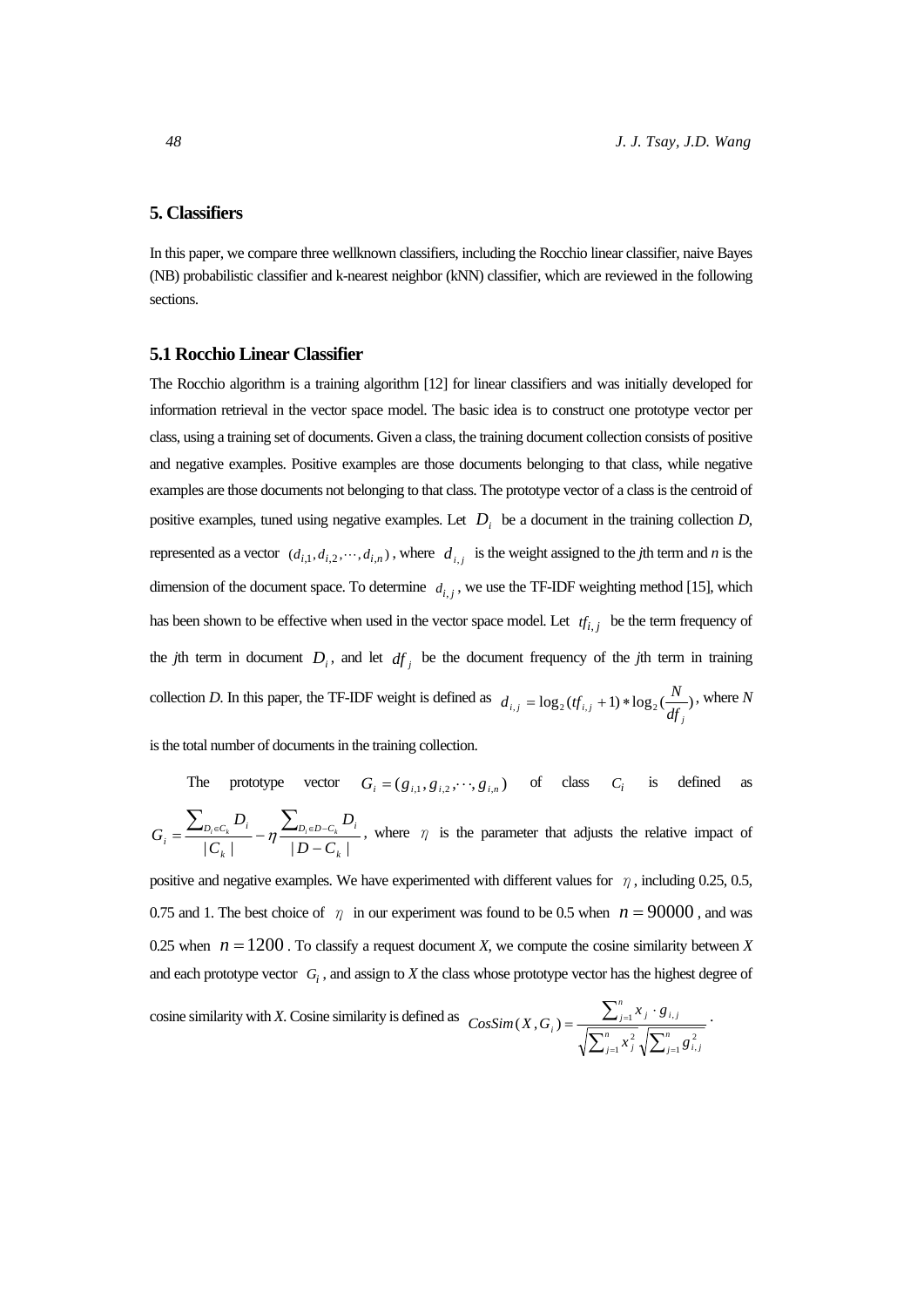#### **5.2 Naive Bayes (NB) Classifier**

The Naive Bayes (NB) probabilistic classifiers have been studied for application to machine learning [14]. The basic idea in NB is to use the joint probabilities of terms and classes to estimate the probabilities of classes given a document. The naive part is the assumption of term independence, i.e., the conditional probability of a term, given a class, is assumed to be independent from the conditional probabilities of other words given that class. This assumption makes computation for NB classifiers far more efficient than that for the non-naive Bayes approaches [20] whose time complexity are exponential.

Let *X* be a request document; NB assigns to *X* the most probable class  $C_{NR}$  defined as

 $C_{NB}$  = arg max $_{c_k \in C}$   $P(C_k | X)$ . By Bayes' theorem,  $\sum\nolimits_{c_i \in}$ =  $c_i \in C$  *f*  $(\mathbf{A} \mid \mathbf{C}_i)$   $(\mathbf{C}_i \mid \mathbf{C}_i)$  $f_k$  | X ) =  $\frac{I(A | C_k)I(C_k)}{P_k}$  $P(X | C_i)P(C_i)$  $P(C_k | X) = \frac{P(X | C_k)P(C_k)}{P(S_k | C_k)}$  $(X | C_i) P(C_i)$  $(C_k | X) = \frac{P(X | C_k)P(C_k)}{P(X | C_k)}$ . Due to the

assumption of term independence,  $P(X | C_k) = \prod_{j=1}^{|X|} P(t_j | C_k)$ , where  $P(t_j | C_k)$  is the conditional probability of term  $t_i$  given class  $C_k$ . Notice that the above equation works well when every term appears in every document. However, the product becomes 0 when some terms do not appear in the given document. We use +∑  $(t_j | C_k) = \frac{1 + TF(t_j, C_k)}{|T| + \sum_{i=1}^{|T|} TF(t_i, C_k)}$  $j^{II}$   $(i_j, c_k)$  $j$ ,  $\mathcal{L}_k$  $T^{T}$   $(T | + \sum_{i}^{T} TF(t_i, C_i)$  $P(t_i | C_k) = \frac{1 + TF(t_j, C_k)}{T}$  in order to approximate

 $P(t_j | C_k)$  to avoid the possibility that the product will become 0, where  $TF(t_j, C_k)$  is the frequency of occurrence of term  $t_i$  in documents of class  $C_k$  and  $|T|$  is the total number of distinct terms used in the domain of document representation. The formula used to predict the probability of class value  $C_k$  for

a given document X is 
$$
P(C_k | X) = \frac{P(C_k) \prod_{t_j \in X} P(t_j | C_k)^{TF(t_j, X)}}{\sum_i P(C_i) \prod_{t_j \in X} P(t_j | C_i)^{TF(t_j, X)}}.
$$

#### **5.3 k-Nearest Neighbor (kNN) Classifier**

Given an arbitrary request document *X*, kNN ranks its nearest neighbors among the training documents and uses the classes of the *k* top-ranking neighbors to predict the classes of *X*. The similarity score of each neighbor document when it is compared to *X* is used as the weight of the class of the neighboring document, and the sum of the class weights over the *k* nearest neighbors is used to perform class ranking[20].

In a kNN algorithm, each training document  $D_i$  as well as the request document *X* are represented by means of vectors as  $(d_{i,1}, d_{i,2}, \dots, d_{i,n})$  and  $(x_1, x_2, \dots, x_n)$ , respectively. To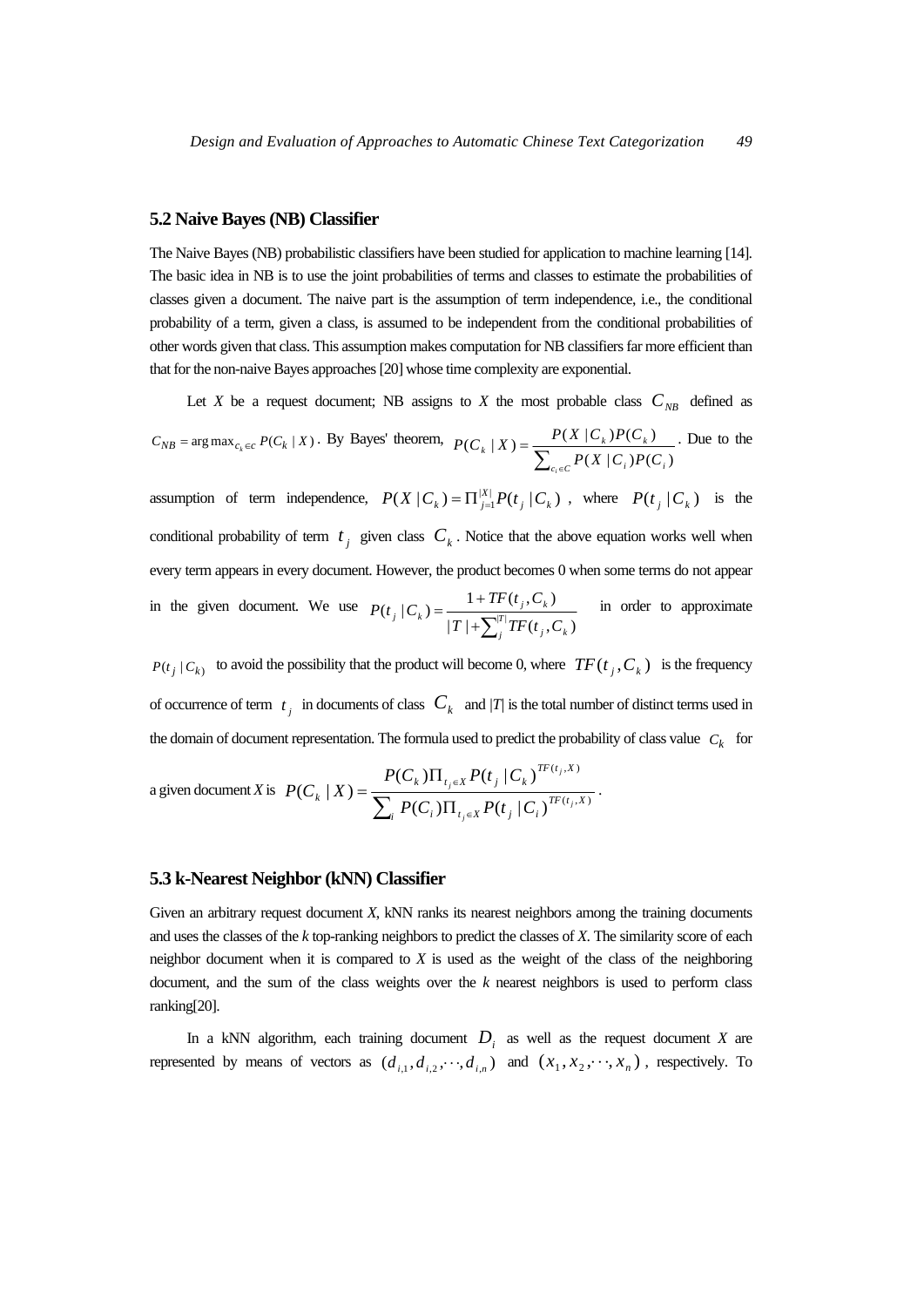conduct categorization, the cosine similarity between each  $D_i$  and  $X$  is calculated. The training documents are sorted using the cosine similarity metric in descending order. Then the *k* top-ranking documents are selected. The final score of the request document *X* when compared to each class is calculated by summing the cosine similarity metric of these *k* selected documents and their class association. The class with the highest score is assigned to *X*. We have performed an experiment using different values of *k*, including 5, 10, 15, 20, 30, 50, 100, 150, 200 and 300. The best choice of *k* in our experiment is 15 when  $n = 90000$  and is 10 when  $n = 1200$ .

### **6. Experimental Results**

In our experiment, we used Chinese news articles from the Central News Agency (CNA)[1]. We used news articles spanning a period of one year, from 1/1/1991 to 12/31/1991, to extract terms. News articles from the six-month period 8/1/1991 to 1/31/1992 were used as training data to train classifiers. The testing data consisted of news articles from the one-month period 2/1/1992 to 2/28/1992. All the news articles were preclassified into 12 classes, listted in Figure 1. Note that the number of texts used was far larger than that employed in previous related researches [10,22]. As a result, the conclusions drawn based on our experimental results are believed to be more reliable.

|    |                        | Train         | Test          |
|----|------------------------|---------------|---------------|
|    | <b>CNA News Group</b>  | 1991/8-1992/1 | 1992/2/1-2/28 |
| 政治 | cna.politics.*         | 13482         | 1225          |
| 經濟 | cna.economics.*        | 5768          | 776           |
| 文教 | cna.edu.*              | 3203          | 379           |
| 社會 | cna.judiciary.*        | 3132          | 492           |
| 體育 | cna.l*                 | 2778          | 415           |
| 財政 | cna.finance.*          | 1958          | 151           |
| 軍事 | cna.military.*         | 1818          | 261           |
| 交通 | cna.transport.*        | 1801          | 279           |
| 股市 | cna.stock.*            | 1779          | 200           |
| 社福 | cna.health-n-welfare.* | 1738          | 305           |
| 農業 | cna.argriculture.*     | 1496          | 238           |
| 宗教 | cna.religion.*         | 707           | 74            |
|    | Total                  | 39660         | 4795          |

#### *Figure 1 The distribution of CAN news articles.*

The news articles were not uniformly distributed over the classes, as shown in Figure 1. We, thus, measure the classification accuracy at both micro and macro levels. Three performance measures were used to evaluate the performance of each classifier: *MicroAccuracy*, *MacroAccuracy* and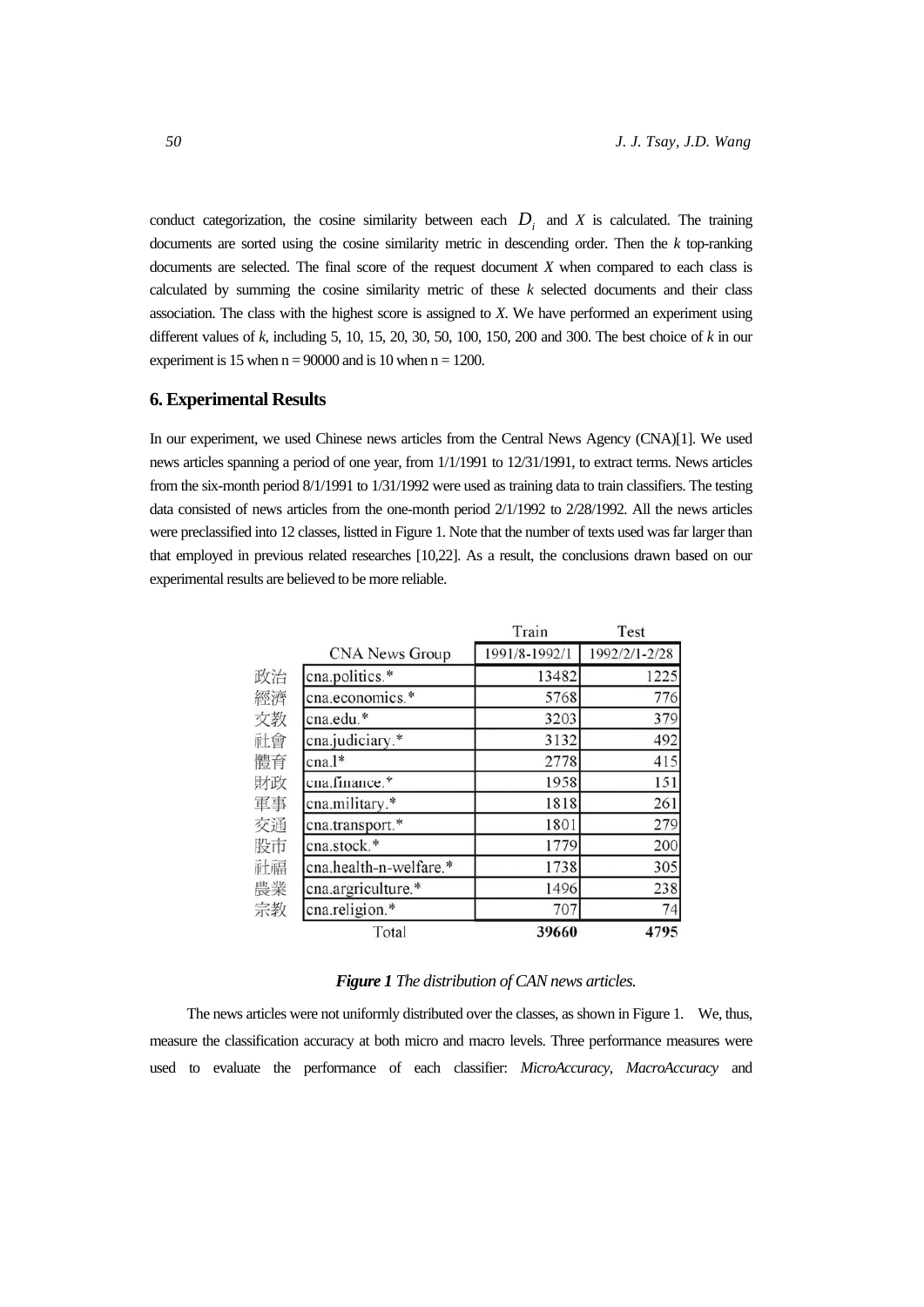*AccuracyVariance.* Let  $|C|$  be the number of predefined classes, and let  $|C_i|$  be the number of testing news articles that are preclassified into the *i*th class, and let  $N = \sum_{i=1}^{i=|C|} |C_i|$  be the total number of testing news articles. Let  $|H_{i,j}|$  be the number of testing news articles in  $C_i$  that are classified into

 $C_j$ . Let  $Acc(i) = \frac{|R_{i,i}|}{|C_i|}$  $(i) = \frac{|H_{i,i}|}{\sqrt{n}}$ *i i i C*  $Acc(i) = \frac{|H_{i,i}|}{|G_i|}$  be the classification accuracy within class  $C_i$ . MicroAccuracy is defined as

*N*  $\sum_{i=1}^{i=|C|} \mid {H}_{i,i}$ =  $\frac{1}{1}$  |  $H_{i,i}$  |, which represents the overall average of classification accuracy. MacroAccuracy is defined

as  $| C |$  $\frac{d|C|}{dt}Acc(i)$ *C*  $\sum_{i=1}^{i=|C|} Acc(i$  $\frac{1}{x}$   $\frac{A(t)}{t}$ , which represents the average of the classification accuracy within classes.

AccuracyVariance is defined as  $|C|$  $\frac{|C|}{4}$ (Acc(i) – MacroAccur acy) 2 *C*  $\sum_{i=1}^{i=|C|} (Acc(i) - MacroAccuracy)^2$ , which represents the variance

of accuracy among classes.

|                                   | $n=90000$   $n=1200$ |          |
|-----------------------------------|----------------------|----------|
| Rocchio                           | $00:21:13$ 00:04:26  |          |
| naive Bayes   00:14:17   00:08:01 |                      |          |
| kNN                               | 02:39:25             | 01:54:22 |

 *Figure 2 Classification time.*

# **6.1 Dimension Reduction**

We performed term extraction, term selection and term clustering to reduce the dimension. Both the space and time required to classify new documents could be reduced as the dimension of the vector space was reduced. Figure 2 shows the time needed to classify new documents, measured on a PC with a Pentium II 233 CPU, 128MB RAM and an IDE HardDisk, for dimension  $n = 90000$  and 1200, respectively.

In the term extraction process, terms that appeared fewer than 10 times or in only one document were dropped out. We then used frequency counts to identify significant terms. The number of significant terms extracted was 548363. Term selection was then performed to select a subset of most representative terms. In order to find an appropriate number *p* of selected terms, we experimented for different values of *p*, including 12000, 36000, 60000, 90000 and 120000. We choose a *p* value of 90000 because kNN and NB achieved the best MicroAccuracy results of 77.12% and 76.45%, respectively, when *p* was 90000, as indicated in Figure 3. The selected terms were clustered using distributional clustering into term clusters. To choose a suitable number *c* of term clusters, we experimented with different values of *c*, including 120,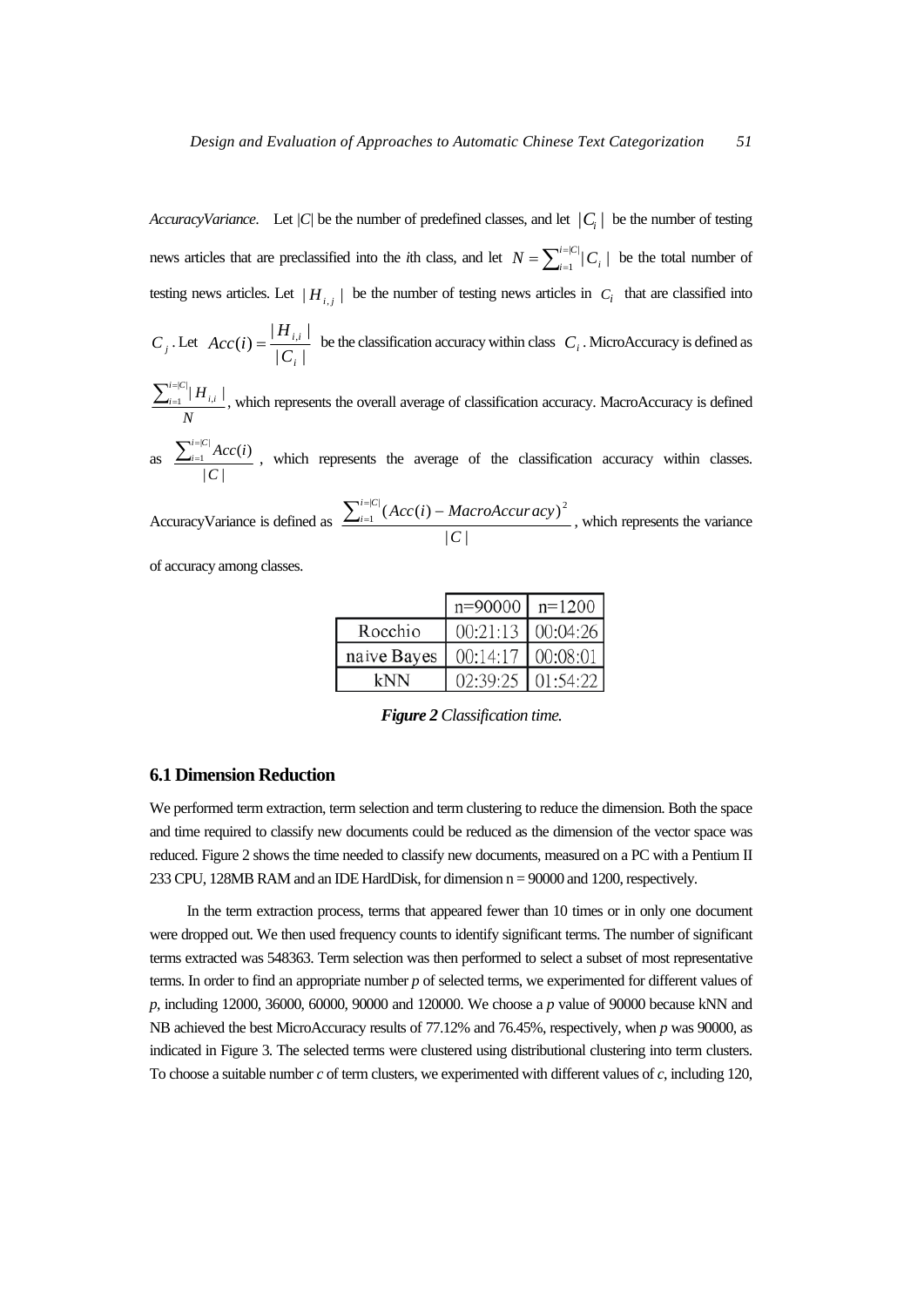

240, 360, 600, 900, 1200, 1800, 2400, 3600 and 4800. We choose a *c* value of 1200 because kNN and Rocchio achieved the best performance when *c* was 1200, as shown in Figure 4.

*Figure 3 MicroAccuacy comparison(term selection).*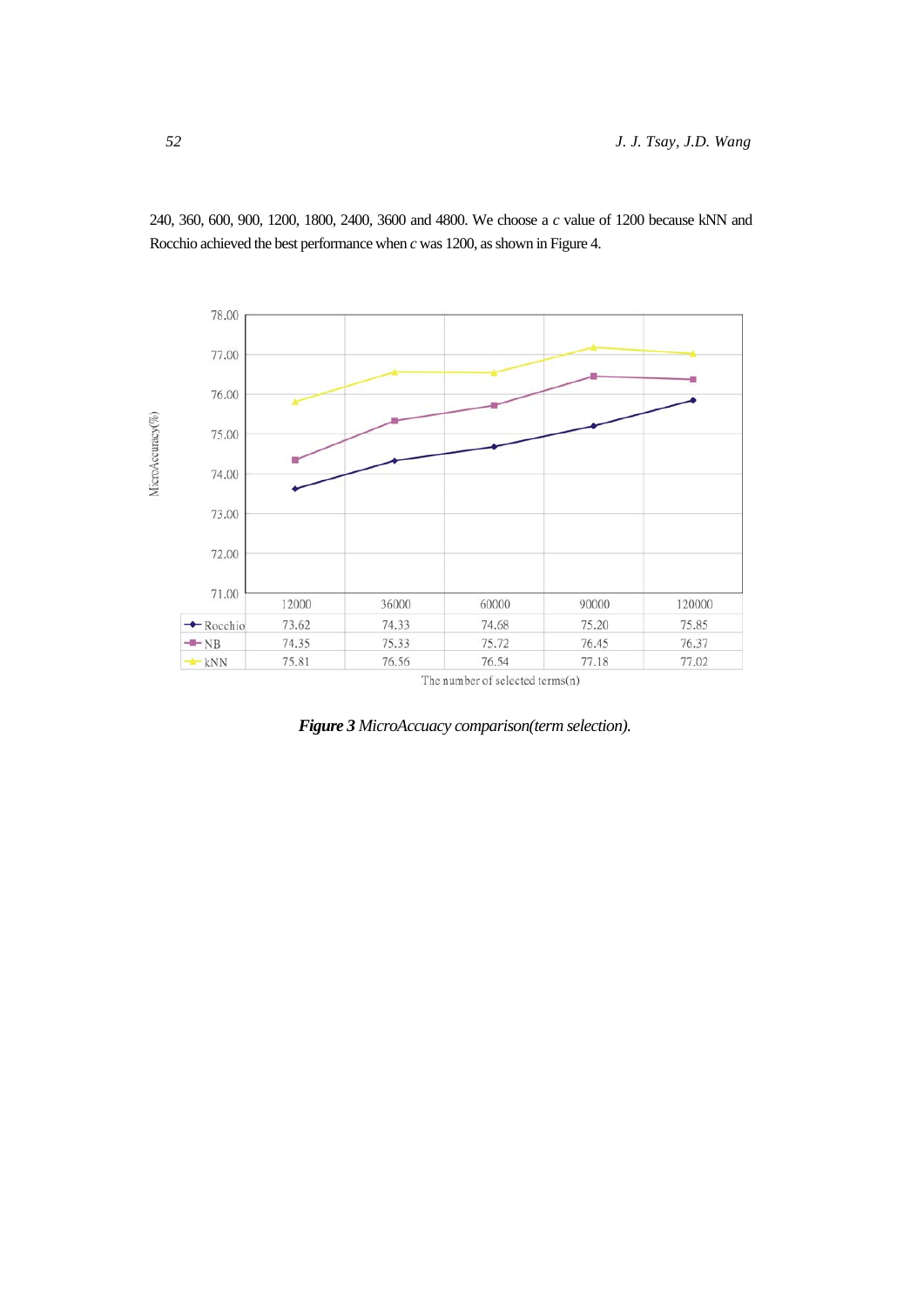

The number of term clusters(c)

*Figure 4 MicroAccuacy comparison(term clustering).* 

|                 | 12     | 100  | 207  | 225  | 300   |
|-----------------|--------|------|------|------|-------|
| 1               | 二屆國    | 公路和  | 交響   | 犯案   | 今天在東京 |
| $\overline{2}$  | 二居國代   | 在交通  | 交響樂團 | 刑事警察 | 交易所   |
| 3               | 二屆國代選舉 | 的快樂  | 巡迴演出 | 在逃   | 券交易所  |
| 4               | 的候選人   | 的班   | 的音樂  | 收押   | 證券交易所 |
| 5               | 候選人    | 旅行業  | 的舞   | 判處死刑 |       |
| 6               | 候選人的   | 旅客的  | 奏會   | 官認為  |       |
| 7               | 國大代表   | 旅遊協會 | 國立藝  | 押回   |       |
| 8               | 國代候選人  | 泰航   | 國樂   | 前科   |       |
| 9               | 國代選舉   | 機票   | 演奏   | 看守所  |       |
| 10              |        |      | 演奏會  | 書指出  |       |
| 11              |        |      | 舞蹈   | 處死刑  |       |
| 12              |        |      | 樂家   | 被告   |       |
| 13              |        |      | 樂團   | 槍枝   |       |
| 14              |        |      | 鋼琴   | 辨案   |       |
| 15 <sup>1</sup> |        |      | 藝術學  | 警方在  |       |

# Cluster  $ID(CID)$

 *Figure 5 Term clustering examples.*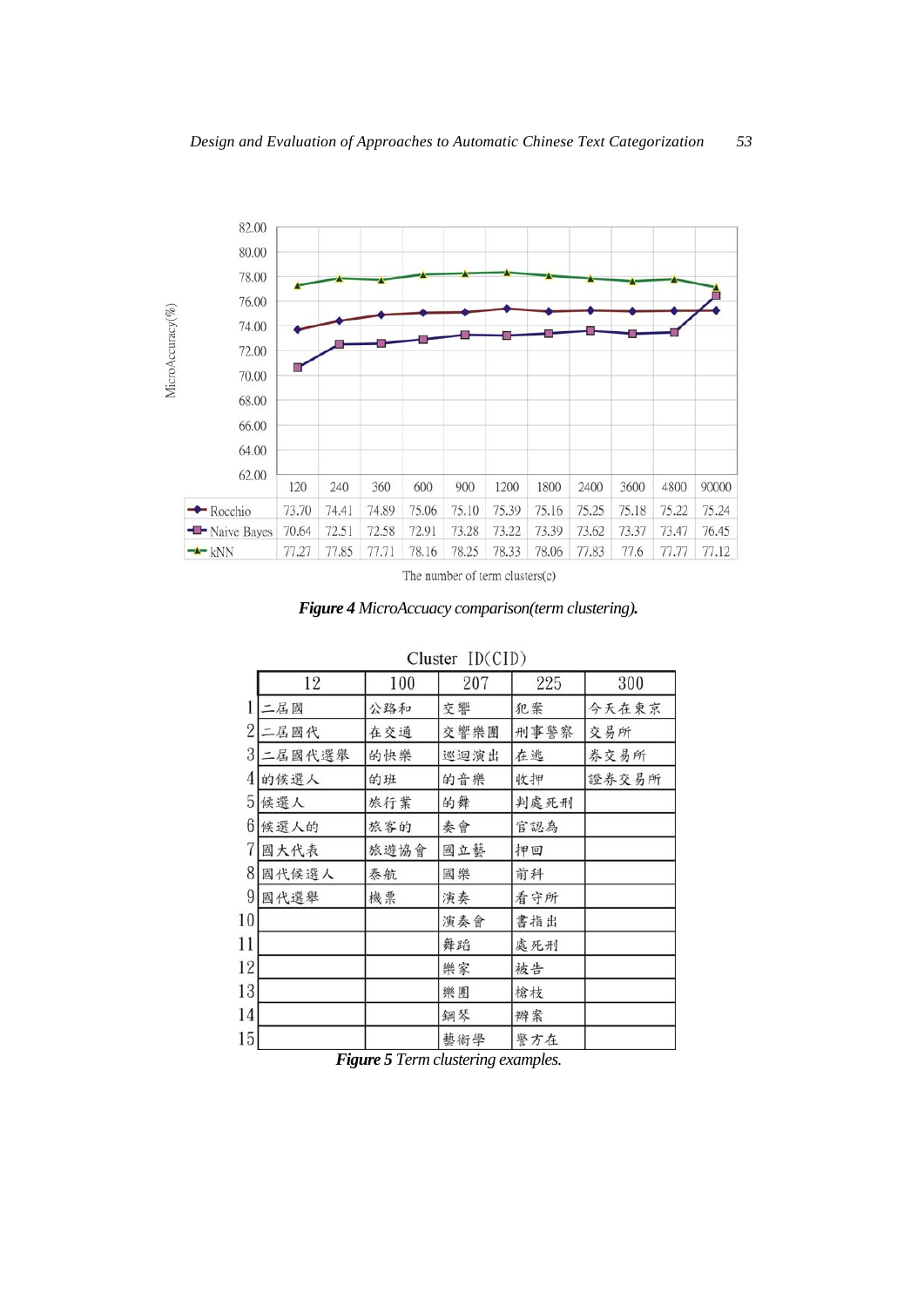|             |       | 政治                       | 經濟  | 交通  | 文教 | 體育 | 社會  | 股市  | 軍事 | 農業 | 宗教  | 財政  | 社福 |
|-------------|-------|--------------------------|-----|-----|----|----|-----|-----|----|----|-----|-----|----|
| $CID=12$    | 二屆國   | 312:                     | 461 | LL  | 84 | 24 | エンム |     |    | 10 | 238 | ننگ | 20 |
|             | 二居國代  |                          | 25  |     |    |    | 89  |     |    |    | 96  |     | 61 |
| $CID=100$   | 旅行業   | $\overline{\phantom{a}}$ |     | 86  |    | 26 | 4   |     |    |    |     |     |    |
|             | 旅遊協會  | $_{\rm 31}$              |     | 74. |    |    |     |     |    |    |     |     |    |
| $CID = 300$ | 券交易所  | نتمك                     | 37  |     |    |    |     | 293 |    |    |     | 92  |    |
|             | 證券交易所 | $\sim$ 1.1               | 32  |     |    |    |     | 178 |    |    |     |     |    |

#### *Figure 6 Term frequencies in each class.*

Figure 5 shows some examples of term groups. In addition to clustering similar terms to reduce the dimension, term clustering can also cluster redundant substrings that are erroneously identified during term extraction into the group that contains their original terms. For example, as shown in Figure6,"二屆國" and "二屆國代" are clustered into group 12; "證券交易所" and "券交易所" are clustered into group 300. On the other hand, the averaging statistics of similar words may result in more robust estimates. For example, "旅行業"(a travel agent) and "旅遊協會"(a travel agency association) are similar words and are clustered into group 100.

In [2], Baker claimed that performance can be improved by means of term clustering when training data is sparse because by averaging statistics of similar words, more robust estimates can be obtained. This was confirmed by our experiment. Note that our training data was quite sparse as the average number of none-zero items in training vectors was 106 when *n* is 90000, and was 79 when *c* is 1200. The memory space could be reduced by  $25\%$  ( $\frac{106-79}{106}$  = 0.25), and the averaged statistics of terms were more robust estimates when the percentage of none-zero items increased from 0.12%(=106/90000) to 6.58%(=79/1200) due to term clustering.

#### **6.2 Classifiers Comparison**

Overall, kNN achieved the best MicroAccuracy results, and Rocchio achieved slightly worse results, as shown in Figure 7 and Figure 8. Note that the MicroAccuracy results for Rocchio and kNN improved slightly from 75.24% and 77.12% to 75.39% and 78.33%, respectively, when the dimension of the vector space was reduced from 90000 to 1200 by means of distributional clustering. However, the performance of naïve Bayes dropped when terms were clustered. This might have been due to the fact that naive Bayes is more sensitive to term distributions which might be distorted by term clustering.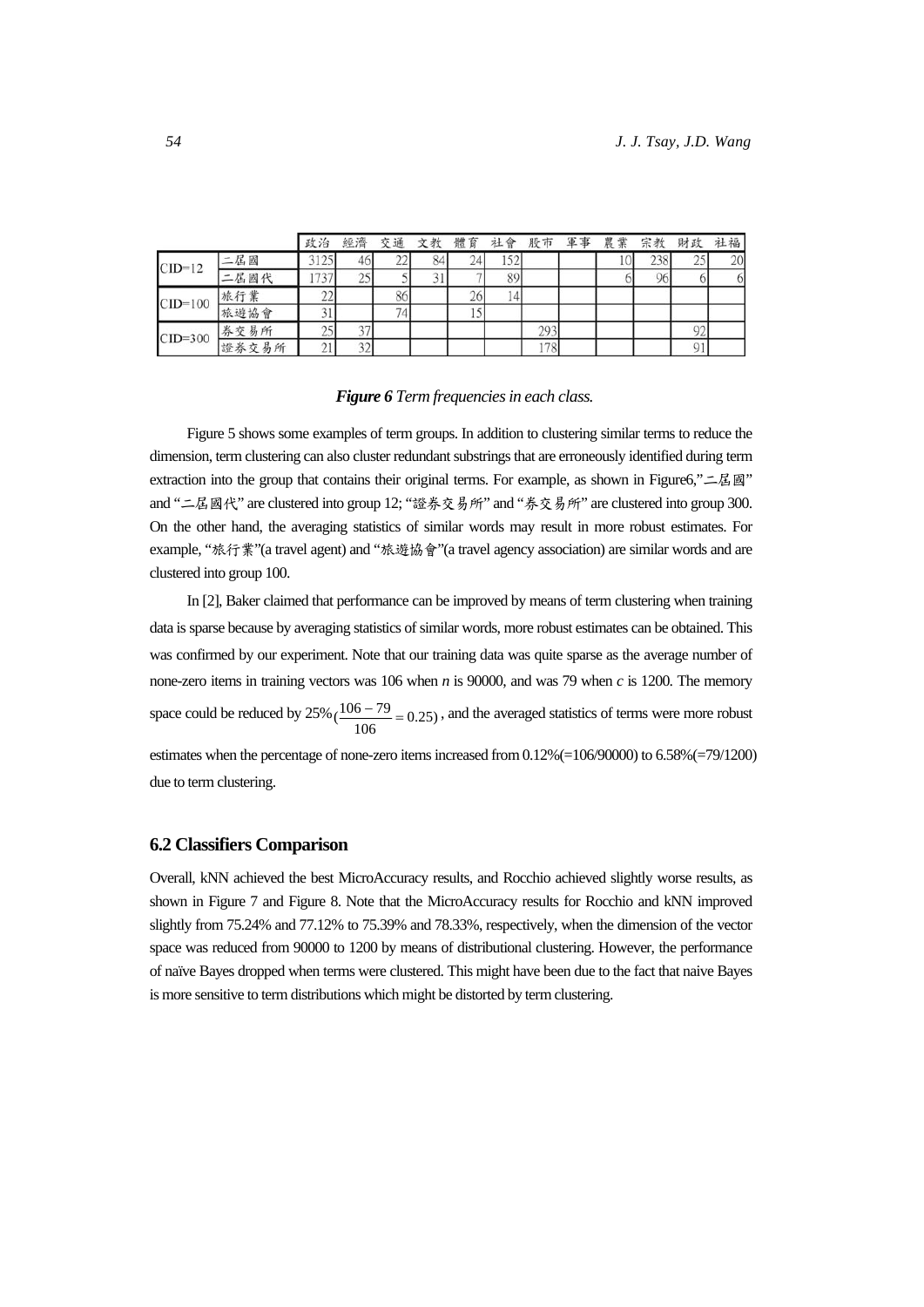|    |        | Rocchio   |        | NB        | kNN    |           |  |
|----|--------|-----------|--------|-----------|--------|-----------|--|
|    | Recall | Precision | Recall | Precision | Recall | Precision |  |
| 政治 | 72     | 81        | 77     | 80        | 88     | 72        |  |
| 經濟 | 71     | 78        | 76     | 75        | 73     | 79        |  |
| 文教 | 78     | 67        | 78     | 67        | 72     | 72        |  |
| 社會 | 73     | 90        | 75     | 87        | 72     | 92        |  |
| 體育 | 71     | 91        | 74     | 89        | 81     | 84        |  |
| 財政 | 83     | 60        | 83     | 60        | 89     | 54        |  |
| 軍事 | 82     | 53        | 77     | 56        | 45     | 76        |  |
| 交通 | 80     | 70        | 75     | 72        | 76     | 81        |  |
| 股市 | 96     | 91        | 93     | 95        | 96     | 96        |  |
| 社福 | 78     | 80        | 75     | 82        | 72     | 85        |  |
| 農業 | 76     | 76        | 72     | 84        | 78     | 80        |  |
| 宗教 | 62     | 32        | 47     | 43        | 45     | 60        |  |

*Figure 7 Recall(%)/precision(%) comparison(n=90000).*

|    |        | Rocchio   |        | NB        | kNN    |           |  |
|----|--------|-----------|--------|-----------|--------|-----------|--|
|    | Recall | Precision | Recall | Precision | Recall | Precision |  |
| 政治 | 70     | 83        | 71     | 78        | 83     | 79        |  |
| 經濟 | 71     | 78        | 76     | 72        | 71     | 80        |  |
| 文教 | 77     | 68        | 78     | 61        | 74     | 71        |  |
| 社會 | 76     | 88        | 72     | 85        | 76     | 91        |  |
| 體育 | 75     | 91        | 67     | 92        | 82     | 85        |  |
| 財政 | 87     | 52        | 76     | 65        | 90     | 53        |  |
| 軍事 | 84     | 56        | 77     | 54        | 62     | 70        |  |
| 交通 | 79     | 71        | 73     | 70        | 83     | 79        |  |
| 股市 | 96     | 92        | 88     | 97        | 97     | 93        |  |
| 社福 | 81     | 79        | 73     | 81        | 79     | 83        |  |
| 農業 | 75     | 75        | 68     | 80        | 77     | 74        |  |
| 宗教 | 64     | 32        | 57     | 28        | 50     | 56        |  |

*Figure 8 Recall(%)/precision(%) comparison(n=1200).*

kNN prefered large classes as its MacroAccuracy result, 73.88%, was the lowest, but its MicroAccuracy result, 77.12%, was the best, as indicated in Figure 7. For highly related classes, kNN may prefer a larger class as the probability that the *k* nearest neighbors will belong to the larger class is higher. kNN achieved much better recall results than Rocchio for the class Politics (政治), which was the largest class in our news collections. However, Rocchio achieved much better recall results than kNN did for the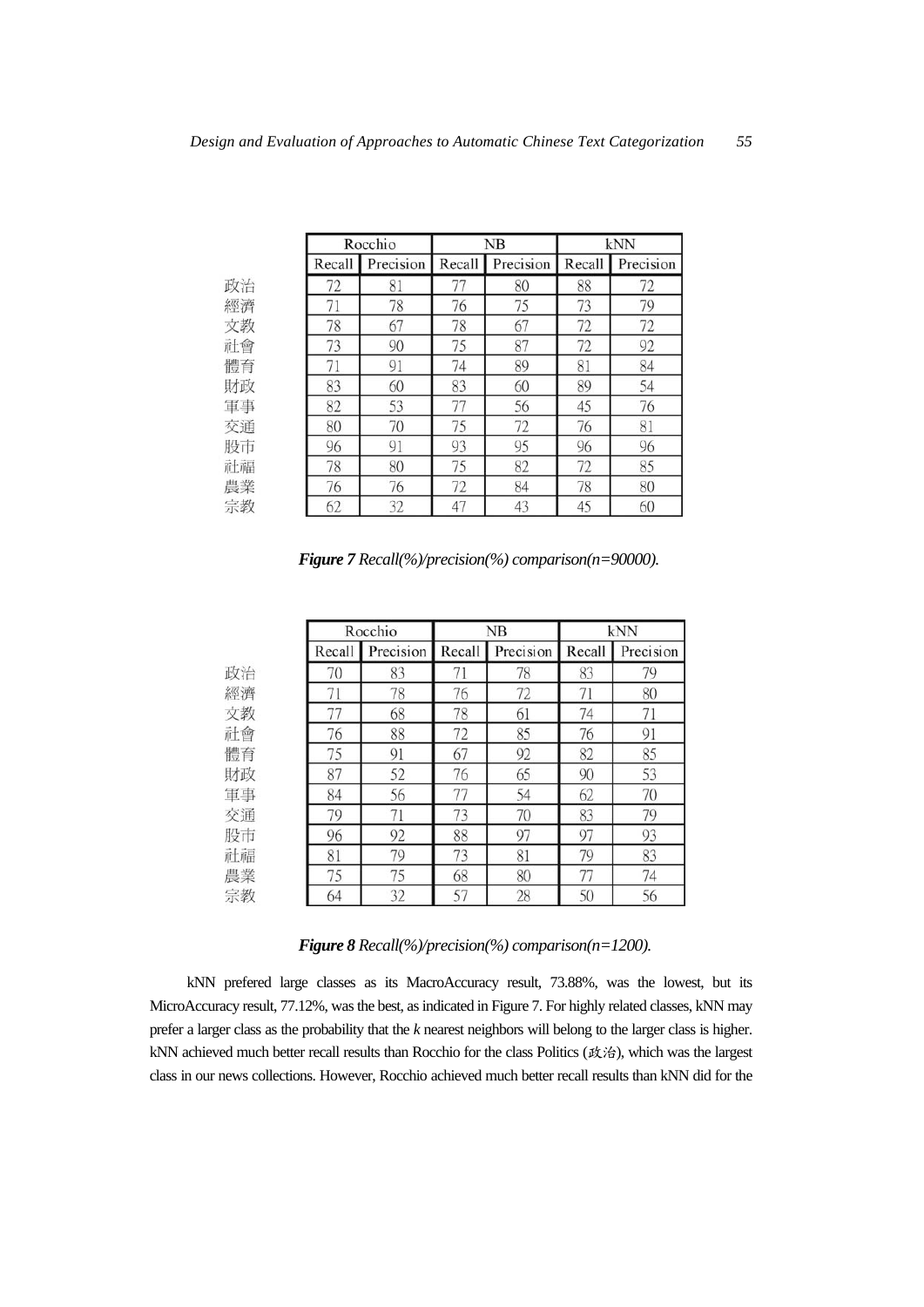class Military (軍事). Note that the class Politics (政治) and the class Military (軍事) were highly correlated, as observed in [17], and that the class Politics (政治) was 5 times larger than the class Military (軍事).

In practical implementation, Rocchio could be a good choice. Rocchio is quite time and memory efficient because the time and memory requirements for the classification process are proportional to the number of classes. However, the time and memory requirements for kNN are proportional to the number of training documents. Rocchio is more noise tolerant than kNN and NB, as shown by the fact that the performance of kNN and NB worsened but the performance of Rocchio improved when *n* was changed from 90000 to 120000, as shown in Figure 3. Rocchio produced slightly worse MicroAccuracy results than kNN did, but can be improved to produce results approaching the performance of kNN by taking more than one representative to represent each class in [17].

# **7. Conclusions**

In this paper, we have proposed and evaluated approaches to categorizing Chinese texts, which consist of term extraction, term selection, term clustering and text classification. For term extraction, we have proposed an approach based on String B-trees. It is scalable and is capable of handling very large numbers of text collections. We use the  $\chi^2$  statistic to perform term selection and use distributional clustering to perform term clustering to reduce the dimension of the vector space. Although many redundant terms are identified as significant terms during the term extraction process, the combination of term selection and term clustering somehow can compensate for this drawback by either filtering them out or clustering them into the group containing their original terms. Results of an experiment on a CNA news collection shows that the dimension could be reduced from 90000 to 1200 while approximately the same level of classification accuracy was maintained. We have also studies and compared the performance of three well known classifiers, the Rocchio linear classifier (Rocchio), naive Bayes (NB) probabilistic classifier and k-nearest neighbors (kNN) classifier, when they were applied to categorize Chinese texts. Overall, kNN achieved the best accuracy, about 78.3%, but required large amounts of computation time and memory to classify new texts. Rocchio was very time and memory efficient, and achieved accuracy of about 75.4%. In practical implementation, Rocchio may be a good choice. In addition, we have recently shown [17] that the performance of the Rocchio linear classifier can be improved to approximate that of kNN by taking multiple representative vectors to represent one class.

## **Acknowledgements**

We would like to thank Dr. Chien, Lee-Feng and Mr. Lee, Min-Jer for kind help in gathering the CNA news articles.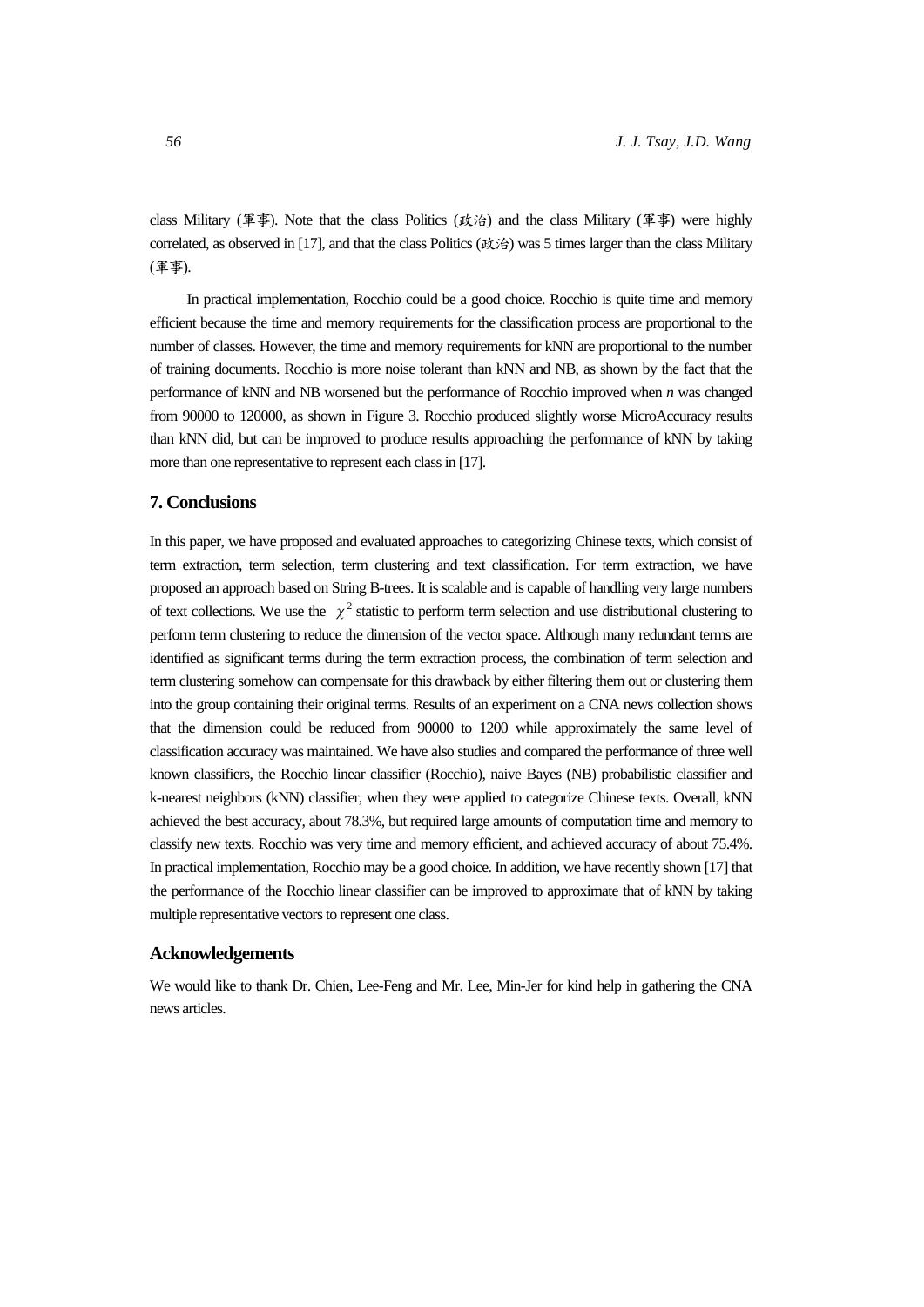## **References**

- [1] Central News Agency. http://www.can.com.tw/index.html
- [2] Douglas Baker and Kachites McCallum. "Distributional clustering of words for text classification." *In*  Proceedings of the 21th Ann Int ACM SIGIR Conference on Research and Development in *Information Retrieval* (SIGIR'98), pages 96-103. 1998.
- [3] Chen Chun-Liang and Lee-Feng Chien. "PAT-tree-based online corpus collection and classification." *In The Fourth International Workshop on Information Retrieval with Asian Languages*(IRAL'99), pages 78-82. 1999.
- [4] Chien Lee-Feng. "PAT-Tree-Based keyword extraction for Chinese information retrieval." *In Proceedings of the 20<sup>th</sup> Ann Int ACM SIFIR Conference on Research and Development in Information Retrieval*(SIGIR'97), pages 50-58. 1997.
- [5] Chien Lee-Feng and Hsiao-Tieh Pu. "Important issues on Chinese information retrieval." *In Computation Linguistics and Chinese Language Processing*, pages 205-221. 1996.
- [6] S.C. Deerwester, S.T. Dumais, T.K. Landauer, G.W.Furnas, and R.A. Harshman. "Indexing by latent semantic analysis." *Journal of the American Society for Information Science*, 41(6):391-407. 1990.
- [7] Paolo Ferragina and Roberto Grossi. "The String B-tree: A new data structure for string search in external memory and its application." *Journal of ACM*, 46(2):236-280. 1999.
- [8] William B.Frakes and Rick Kazman. Information Retrieval Data Structures Algorithm. Prentice Hall, Englewood Cliffs, New Jersey 0732. 1992.
- [9] Marko Frobelink and Dunja Mladenic. "Turning yahoo into an automatic web-page classifier." *In Proceedings of the 13<sup>th</sup> European Conference on Aritficial Intelligence*, pages 473-474. 1998.
- [10] Huang Sen-Yuan, Yi-Ling Chou, and Ja-Chen Lin. "Automatic classification for news written in Chinese." *Computer Processing of Oriental Languages*, 12(2):143-159. 1998.
- [11] Leonard Kaufman and Peter J. Rousseeuw. "Finding Groups in Data Analysis : An Introduction to Cluster Analysis." John Wiley and Sons,Inc., New York. 1990.
- [12] David D. Lewis, Robert E. Schapire, James P. Callan, and Ron Papka. "Training algorithms for linear text classifiers." In Proceedings of the 19<sup>th</sup> Ann Int ACM SIFIR Conference on Research and *Development in Information Retrieval* (SIGIR'96), pages 298-306. 1996.
- [13] Lin Yih-Jeng, Ming-Shing Yu, Shyh-Yang Hwang, and Ming-Jer Wu. "A way to extract unknown words without dictionary from Chinese corpus and its applications." *In Research on Computational Linguistics Conference* (ROCLING XI), pages 217-226. 1998.
- [14] Tom M. Mitchell. Machine Learning. The McGraw-Hill Companies, Inc. 1997.
- [15] Amitabh Kumar Singhal. "Term Weighting Revisited. " *PHD theses*, Cornell University. 1997.
- [16] Tsay Jyh-Jong and Jing-Doo Wang. "Term selection with distributional clustering for Chinese text categorization using n-grams." *In Research on Computational Linguistics Conference XII*, pages 151-170. 1999.
- [17] Tsay Jyh-Jong and Jing-Doo Wang. "Improving automatic Chinese text categorization by error correction." *In The Fifth International Workshop on Information Retrieval with Asian Languages*(IRAL2000), pages 1-8. 2000.